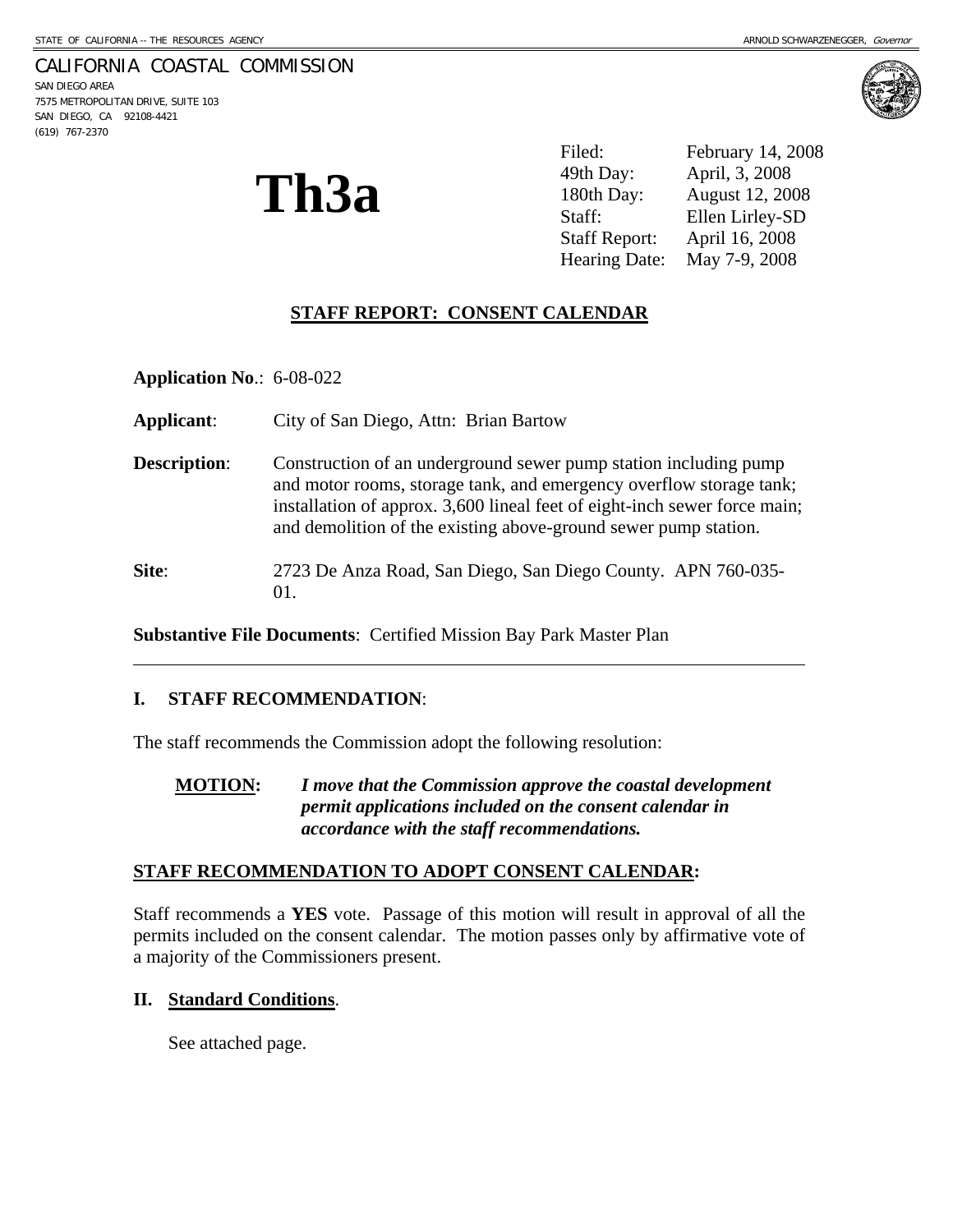# **III. Special Conditions**.

The permit is subject to the following conditions:

 1. Construction Timing/Staging Areas. **PRIOR TO THE ISSUANCE OF THE COASTAL DEVELOPMENT PERMIT,** the applicant shall submit to the Executive Director for review and written approval a detailed construction schedule, incorporated into the construction bid documents, identifying the approximate timeframe required to complete the project, and a plan identifying the location of staging areas. The schedule shall include, at a minimum, the following:

a. Construction activities shall not occur between Memorial Day Weekend and Labor Day of any year.

b. Replanting of relocated trees, and planting of new trees where necessary to reach a minimum of eight trees, shall occur within sixty day of completion of demolition of the existing pump station.

c. Any new trees shall be a minimum 24-inch box size, and shall be native to the San Diego area.

The permittee shall undertake the development in accordance with the approved schedule. Any proposed changes to the approved schedule shall be reported to the Executive Director. No changes to the schedule shall occur without a Coastal Commission approved amendment to this coastal development permit unless the Executive Director determines that no amendment is legally required.

### **IV. Findings and Declarations.**

The Commission finds and declares as follows:

**A. Detailed Project Description/History**. The City is proposing to replace a sewer pump station located in the northeast portion of Mission Bay Park. The existing pump station is an above-ground structure, whereas the proposed pump station will be primarily underground. The proposed pump station will include pump and motor rooms, storage tanks, and an emergency overflow storage tank. The project also includes placement of 3,600 linear feet of 8-inch sewer force main. Because the existing station must remain in operation until the new station is ready to accept sewage flows, the new station is proposed to be located just east of the existing site. When the new station is complete and in operation, the old one will be demolished and that area revegetated.

The site is within the northeastern corner of Mission Bay Park referred to as De Anza Cove Park, which includes a crescent of sandy beach, picnic tables, and a large expanse of open lawn area with several shade trees. The pump station location is at the western edge of the lawn area, and eight non-native trees, in various stages of maturity, will be removed and/or relocated to construct the project and demolish the existing station. The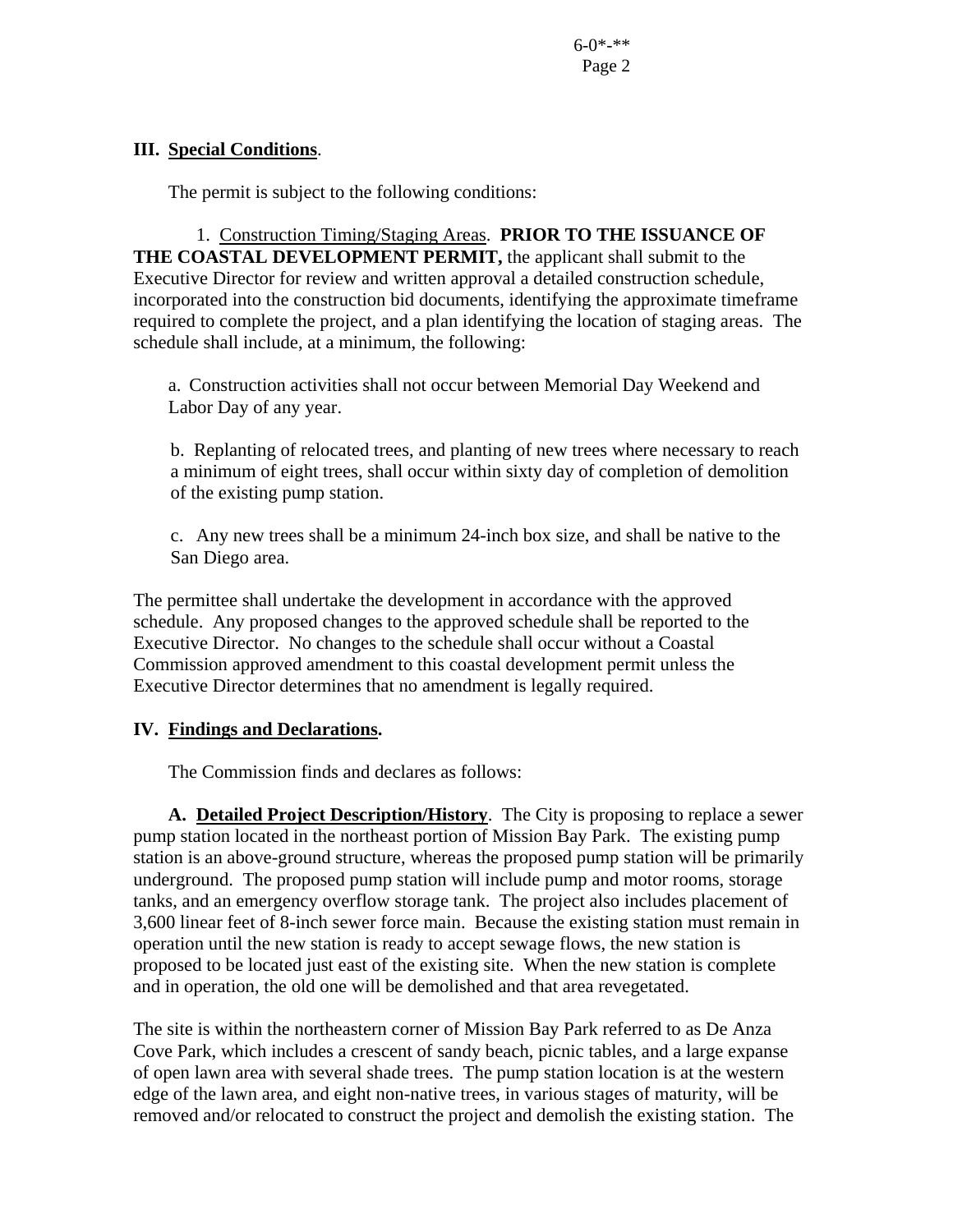trees that are removed will be replaced upon completion of the project. Special Condition #1 assures that replanting occurs in a timely manner, and that any new trees to make a total of not less than eight, shall be native.

There are no natural vegetation communities or native habitat areas on the immediate site. However, Rose Creek, the Kendall-Frost Preserve and the City's Northern Wildlife Preserve are only about 1/2-mile away from the pump station site. The salt marsh habitats in these locations are home to the endangered light-footed clapper rail and Belding's savannah sparrow, as well as many other common bird species and animals who live in the salt-marsh environment. Although the two endangered bird species have similar breeding seasons of roughly March through August, the Commission is not prohibiting work during these months. The distance between the project site and the areas where the birds nest (approximately ½ mile) far exceeds any buffer typically required in past permits, which has generally been more in the range of 500 feet.

The project site is within Mission Bay Park, which is an area of deferred certification in the City's LCP. Although a master plan has been certified for Mission Bay Park, no implementation plan has yet been completed. Thus, the Commission retains permit jurisdiction over proposed development in these areas, and the legal standard of review is Chapter 3 policies of the Coastal Act, with the certified LCP used as guidance.

 **B. Biological Resources**. Coastal Act policies 30240 and 30251 restrict the alteration of natural landforms and protect sensitive habitats. Section 30231 of the Coastal Act requires that coastal waters are protected and runoff minimized.

The proposed development will not have an adverse impact on any sensitive habitat, and, as conditioned, will not result in erosion or adverse impacts to water quality, as complete revegetation of the site will be provided. Thus, the project is consistent with the resource protection policies of Chapter 3 of the Coastal Act.

 **C. Community Character /Visual Quality.** The development is located within an existing public park and, as conditioned, will be compatible with the character and scale of the surrounding area and will not impact public views. Therefore, the Commission finds that the development, as conditioned, conforms to Section 30251 of the Coastal Act.

**D. Public Access/Parking**. As conditioned, the proposed development will not have an adverse impact on public access to the coast or to nearby recreational facilities since construction during the summer months is prohibited. As conditioned, the proposed development conforms to Sections 30210 through 30214, Sections 30220 through 30224, Section 30252 and Section 30604(c) of the Coastal Act.

 **E. Local Coastal Program.** The LUP for the Mission Bay Park LUP segment of the City of San Diego LCP was certified on May 11, 1995, but no implementation plan has been developed as yet, and Chapter 3 of the Coastal Act remains the legal standard of review. As conditioned, the proposed development is consistent with Chapter 3 of the Coastal Act and with the certified Land Use Plan for the area. Approval of the project, as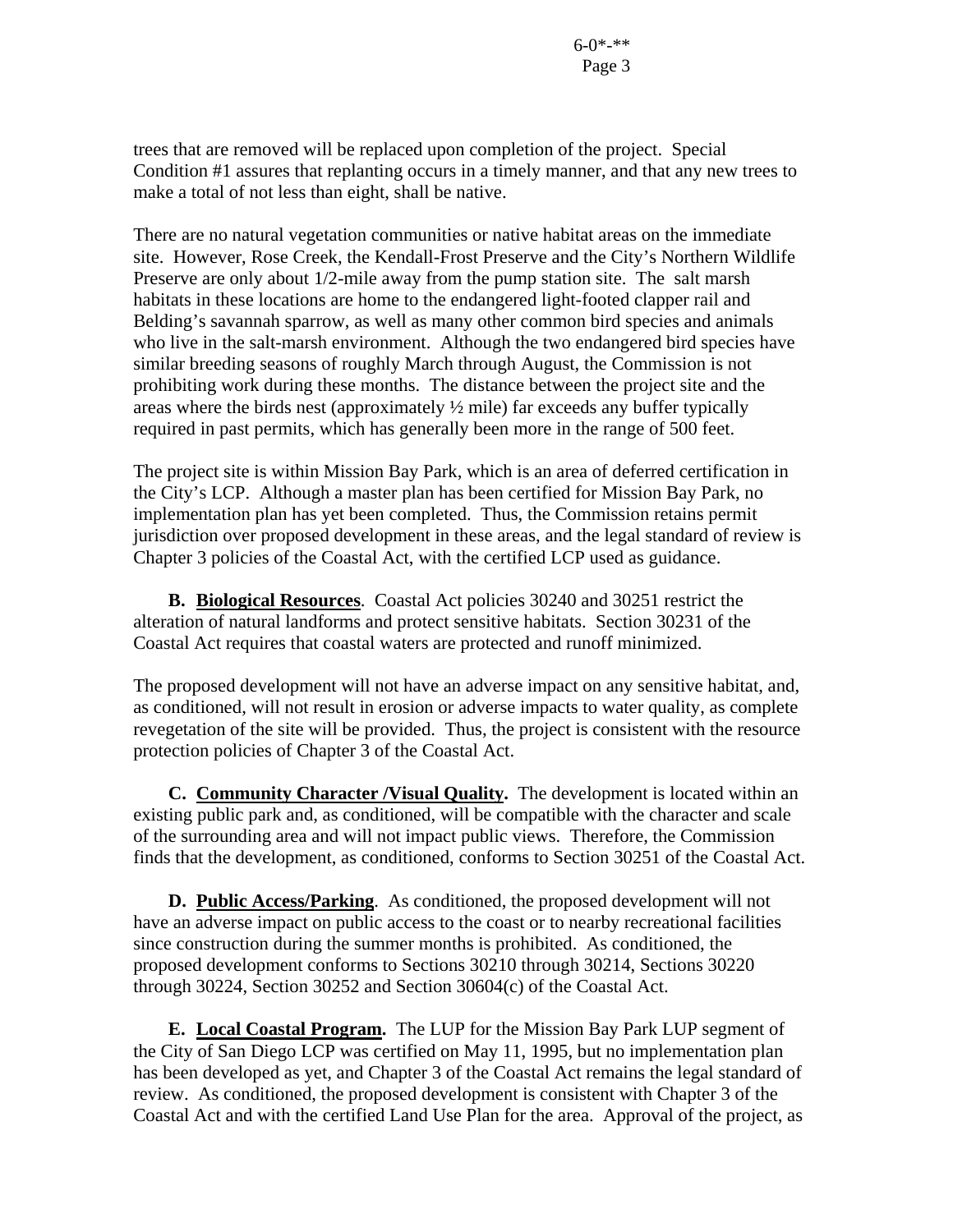conditioned, will not prejudice the ability of the local government to prepare a Local Coastal Program for Mission Bay that is in conformity with the provisions of Chapter 3.

**F. California Environmental Quality Act**. As conditioned, there are no feasible alternatives or feasible mitigation measures available which would substantially lessen any significant adverse effect which the activity may have on the environment. Therefore, the Commission finds that the proposed project, as conditioned to mitigate the identified impacts, is the least environmentally damaging feasible alternative and is consistent with the requirements of the Coastal Act to conform to CEQA.

# **STANDARD CONDITIONS:**

- 1. Notice of Receipt and Acknowledgment. The permit is not valid and development shall not commence until a copy of the permit, signed by the permittee or authorized agent, acknowledging receipt of the permit and acceptance of the terms and conditions, is returned to the Commission office.
- 2. Expiration. If development has not commenced, the permit will expire two years from the date on which the Commission voted on the application. Development shall be pursued in a diligent manner and completed in a reasonable period of time. Application for extension of the permit must be made prior to the expiration date.
- 3. Interpretation. Any questions of intent or interpretation of any condition will be resolved by the Executive Director or the Commission.
- 4. Assignment. The permit may be assigned to any qualified person, provided assignee files with the Commission an affidavit accepting all terms and conditions of the permit.
- 5. Terms and Conditions Run with the Land. These terms and conditions shall be perpetual, and it is the intention of the Commission and the permittee to bind all future owners and possessors of the subject property to the terms and conditions.

<sup>(</sup>G:\San Diego\Reports\2008\6-08-022 City of San Diego pmp stn 41 stfrpt.doc)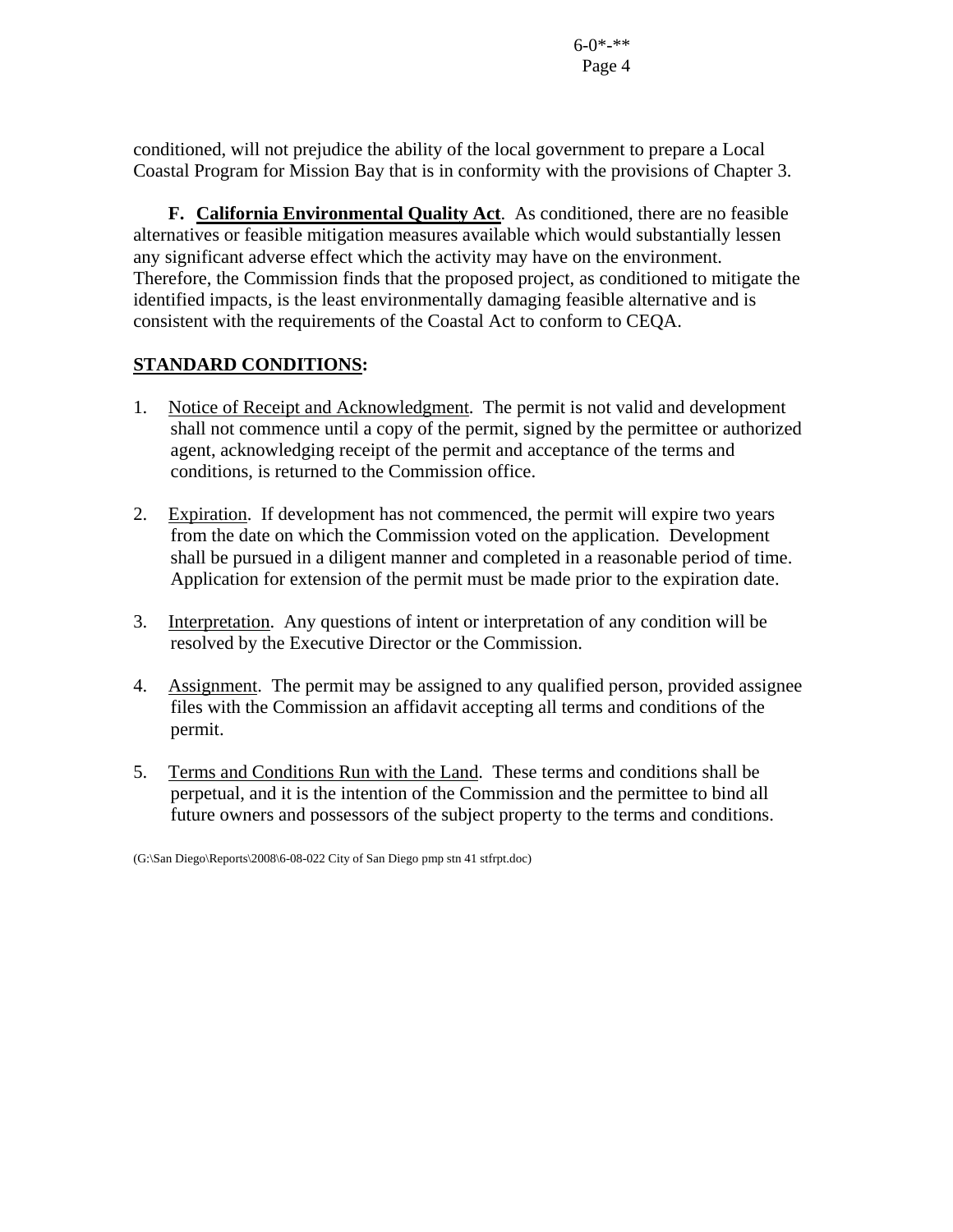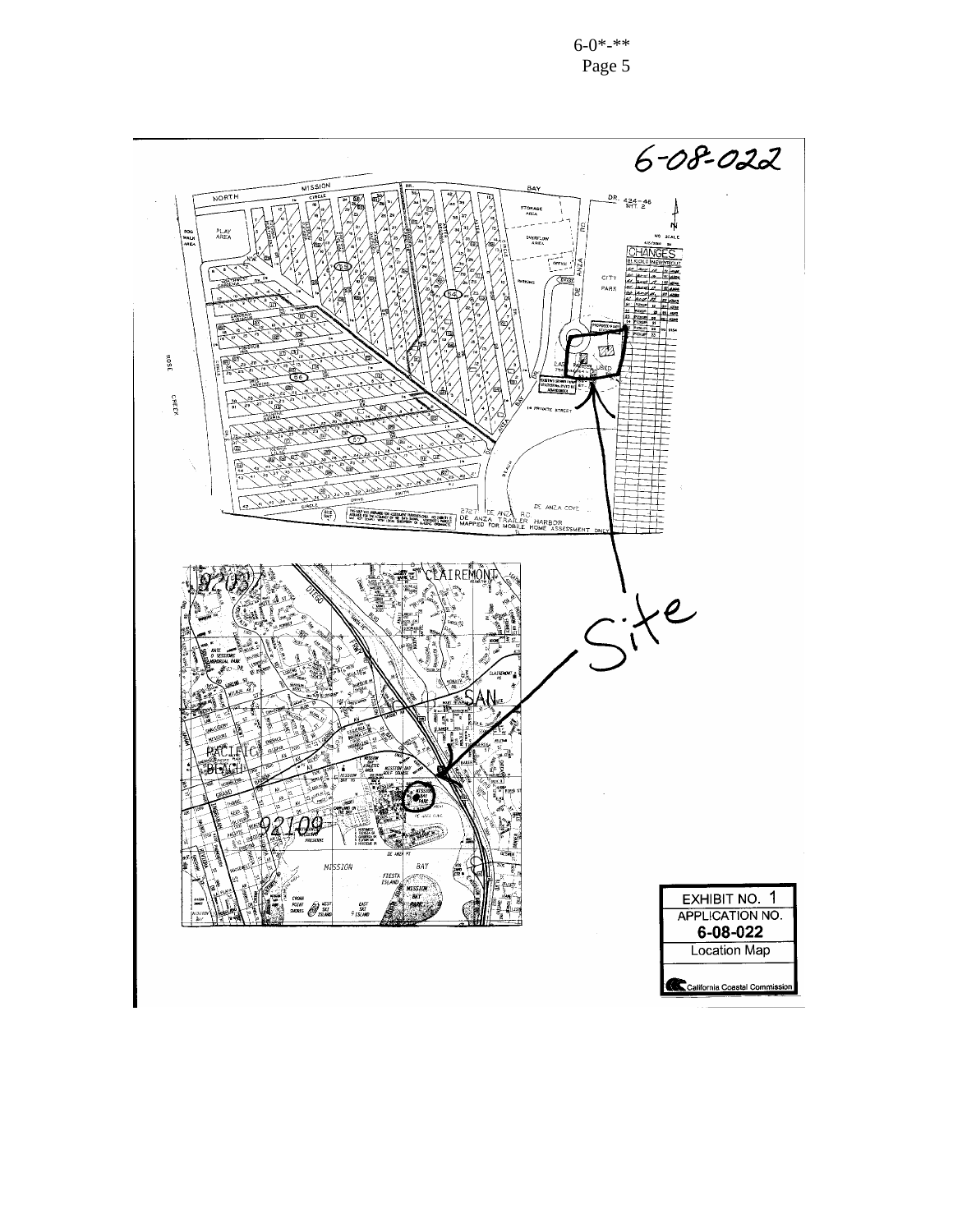